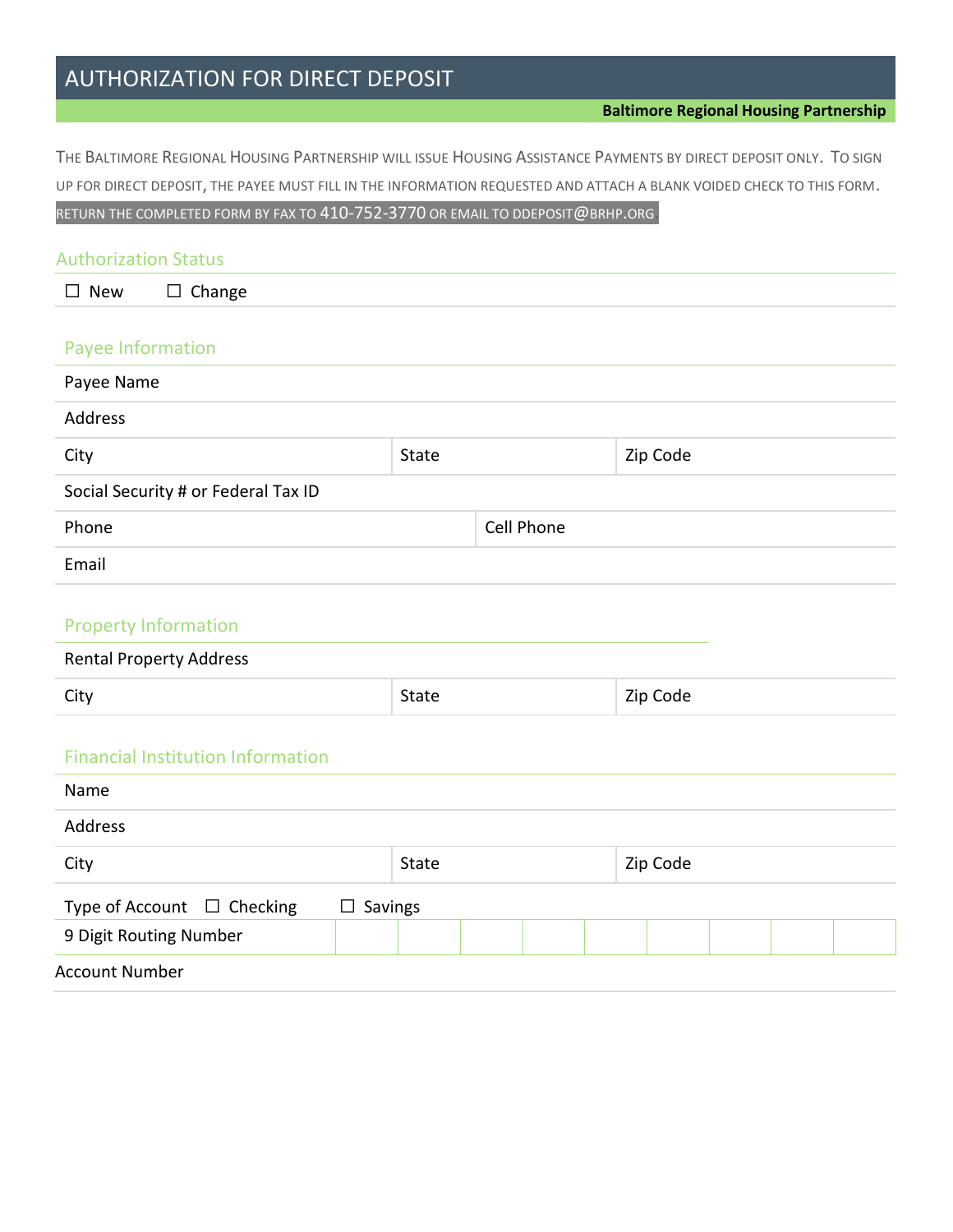| ш<br><b>HER</b>    | YOUR NAME<br>678 Main Street<br>Anywhere, MI 12345 |                           | <b>DATE</b>     | 123            |
|--------------------|----------------------------------------------------|---------------------------|-----------------|----------------|
| <b>CHECK</b>       | PAY TO THE<br><b>ORDER OF</b>                      |                           |                 | <b>DOLLARS</b> |
| <b>3</b>           |                                                    | 1:999888777 1:00123456789 | 4123            |                |
| $\bar{\mathbf{A}}$ | Routing<br>Number                                  | <b>Account</b><br>Number  | Check<br>Number |                |

#### Baltimore Housing Mobility Program | 20 South Charles Street, Suite 801 | Baltimore, Maryland | 21201

## AUTHORIZATION FOR DIRECT DEPOSIT

REV121318

**BALTIMORE**<br>REGIONAL HOUSING

### Cancellation

The agreement represented by this authorization remains in effect until cancelled by the payee by written notice to BRHP in such time and in such manner as to afford the voucher program and the financial institution a reasonable opportunity to act upon it, or by the death or legal incapacity of the payee. Upon cancellation by the payee, the payee should notify the receiving financial institution that they are doing so. The financial institution may cancel the agreement represented by this authorization by providing the payee a written notice in advance of the cancellation date. The payee must immediately advise the BRHP if the financial institution cancels the authorization.

### Changing Receiving Financial Institution

The selected financial institution will continue receiving the payee's direct deposit, until the payee notifies BRHP regarding a change of financial institution for direct deposit. To effect this change, the payee will complete a new AUTHORIZATION FOR DIRECT DEPOSIT form. The change shall take effect in such time and in such manner as to afford the voucher program and the financial institution a reasonable opportunity to act upon it.

### False Statements or Fraudulent Claims

Federal law provides a fine of not more than \$10,000 or imprisonment for not more than five years or both for presenting a false statement or making a fraudulent claim. **BRHP may debar an owner or management agent who violates this law from future participation in the Program**.

### Authorization

I hereby authorize BRHP to deposit my Housing Assistance Payments (HAP) to my account at the financial institution named above. I acknowledge that the origination of ACH transactions to my account must comply with the provisions of U.S. law.

Acceptance of direct deposit of payments certifies compliance with the HAP contract. By accepting direct deposit of Housing Assistance Payments, the payee certifies that any unit(s) assisted under the HAP Contract is in full compliance with contract terms.